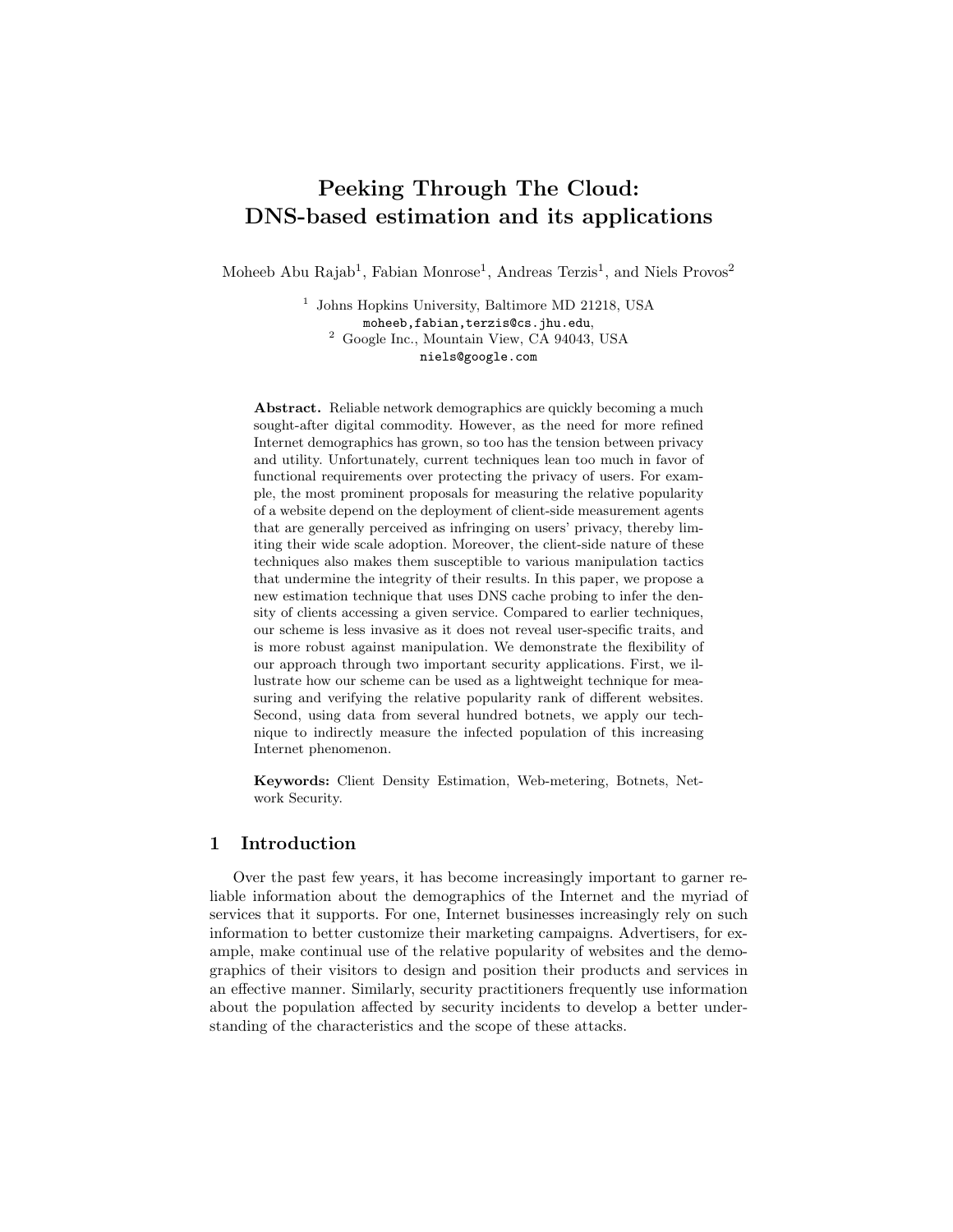#### 2 M. Rajab, F. Monrose, A. Terzis and N. Provos

However, as the need for network demographics has increased, so too has the tension between utility and privacy. For instance, the most well-known schemes for measuring the relative popularity of websites (e.g., Alexa [38], ComScore [20] and NetRatings [26]) collect client-side data from deployments of measurement agents placed inside edge networks (e.g., using browser toolbars that record all URLs visited by the client). Generally speaking, the collected data is sanitized and used to produce aggregate statistics for the application in question. However, since the type of sanitization that is applied, as well as the specific data collected, are completely at the discretion of the data collector, large cross-sections of the population shy away from deploying these agents. Moreover, the mere clientside nature of these collection schemes opens the door to abuse (be it via click fraud [23] or other manipulation recipes [1]) that directly affect the integrity of the results. Recently, the prevalence of these fraudulent behaviors has raised so much doubts about the integrity and authenticity of these ranking measures that it captured the attention of the mainstream press (e.g., [22]).

Also of much interest lately is the question of how to reliably determine the infected population of an all too common security event, namely, botnets. Clearly, the size of the population affected by a particular security incident plays an important role in fully understanding its impact, as well as helps in prioritizing defense tactics from industry and practitioners alike. Unfortunately, although information on the scale and nature of a security event can be valuable for forensic and defenses purposes, network operators are usually reluctant to release such information as disclosure of (repeated) breaches can lead to loss of public confidence. Therefore, information on the spread of security events (worms, botnets, etc.) is normally collected at a global scale by dedicated measurement entities (e.g., CAIDA) using a combination of direct [28, 31] and indirect methods [3, 24, 31]. While these approaches have been widely successful, they are known to be vulnerable to various evasive tactics. For example, network monitors can easily be detected and evaded by active probing attacks [5, 29, 36]. Similarly, in the case of botnets, several practices complicate direct measurements as botmasters often suppress broadcast feedback, thereby making direct measurements infeasible even if the botnet has been infiltrated [30].

In what follows, we present a new technique for inferring the density of clients accessing a particular network service. Among a number of possible applications, our technique is directly applicable to both of the aforementioned problems. Specifically, we present an indirect estimation technique using DNS cache probing [14], and show how it can be used for website metering as well as for inferring the infected population of certain security events (e.g., botnets). In the former case, our evaluation shows that the technique is very accurate, and can serve as a standalone verification tool for determining the popularity rank of different websites. Compared to other approaches (e.g., Alexa [38]), our technique is less invasive as it does not require host-specific information. Moreover, as we discuss later, our technique is more robust under a threat model where the attacker is deliberately trying to inflate the popularity rank of her website.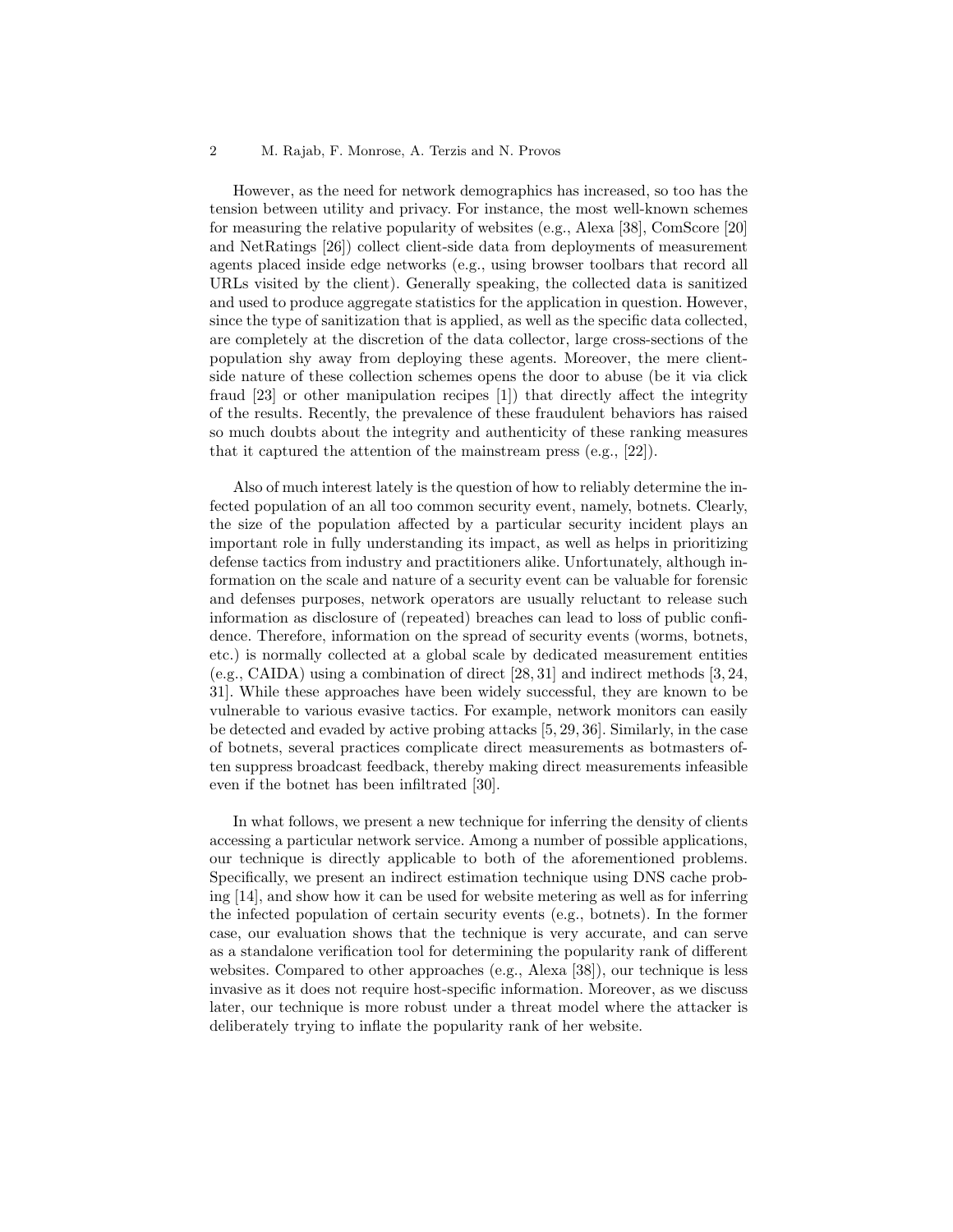In the latter case, we illustrate how our technique can be used to arrive at a better size estimate (than the notion of botnet footprint we suggested earlier [31]). We argue that this refinement is important as botnets continue to be one of the top Internet threats today [32, 37], and so more accurate size measurements have immediate benefit in assessing the monetary impact and damage they cause (e.g., via identity theft, DDoS attacks, etc.) [15]. While fine-grained estimates of botnet size still remain challenging [30], we believe this work offers a valuable step forward in that regard.

The remainder of the paper is organized as follows. In Sections 2 we illustrate our methodology and estimation techniques. In Section 3 we validate our approach through simulation and by comparison to an actual client count measured directly from our local network. In Section 4 we provide two real world applications that we believe aptly demonstrate the utility of our technique then we discuss some practical considerations in Section 5. In Section 6 we review related work, and conclude in Section 7.

## 2 Estimation Methodology

Growing security [18, 34] and privacy concerns raise significant challenges for the application of direct methods to obtain faithful counts of clients using a particular service, for example, by simply taking measurements from within network boundaries (e.g., using toolbars that monitor a users' browsing habits). Rightfully so, this unease calls for indirect counting techniques that limit the privacy risks with recording host-specific information. In this section, we describe our methodology for estimating the number of clients accessing a particular network service using a purely indirect technique.

Our approach exploits the fact that most network services (e.g., websites, botnet command and control servers) use DNS names to identify their servers. This, in turn, makes DNS resolution a pre-requisite step for any client connecting to that server. Simply speaking, we exploit this association to infer the number of clients requesting the resolution of the DNS name for the service of interest (e.g., www.cnn.com) from their local DNS resolver. Specifically, we use DNS cache probing to measure the evolution of that name in the resolver's cache and consequently derive an estimate of the number of clients accessing that service. Compared to direct methods, our technique is less intrusive as it does not reveal the specific identities of clients accessing the service of interest.

The technique itself is rather straightforward: for each DNS name of interest, S, we probe the cache(s) of the DNS resolver(s) for the network(s) of interest at regular intervals and examine the observed cache hits, if any, for S. For each cache probe, a cooperative resolver (i.e., a resolver that responds to DNS cache queries) will report a hit if S was in its cache, or a miss otherwise. In the former case, the resolver also reports the remaining time before  $S$  is flushed. While a cache hit only indicates that at least one client made a request for that entry, we can refine that estimate by sending appropriately-spaced probes that reveal the sequence of start and end times of  $S$ 's entry in the resolver's cache. These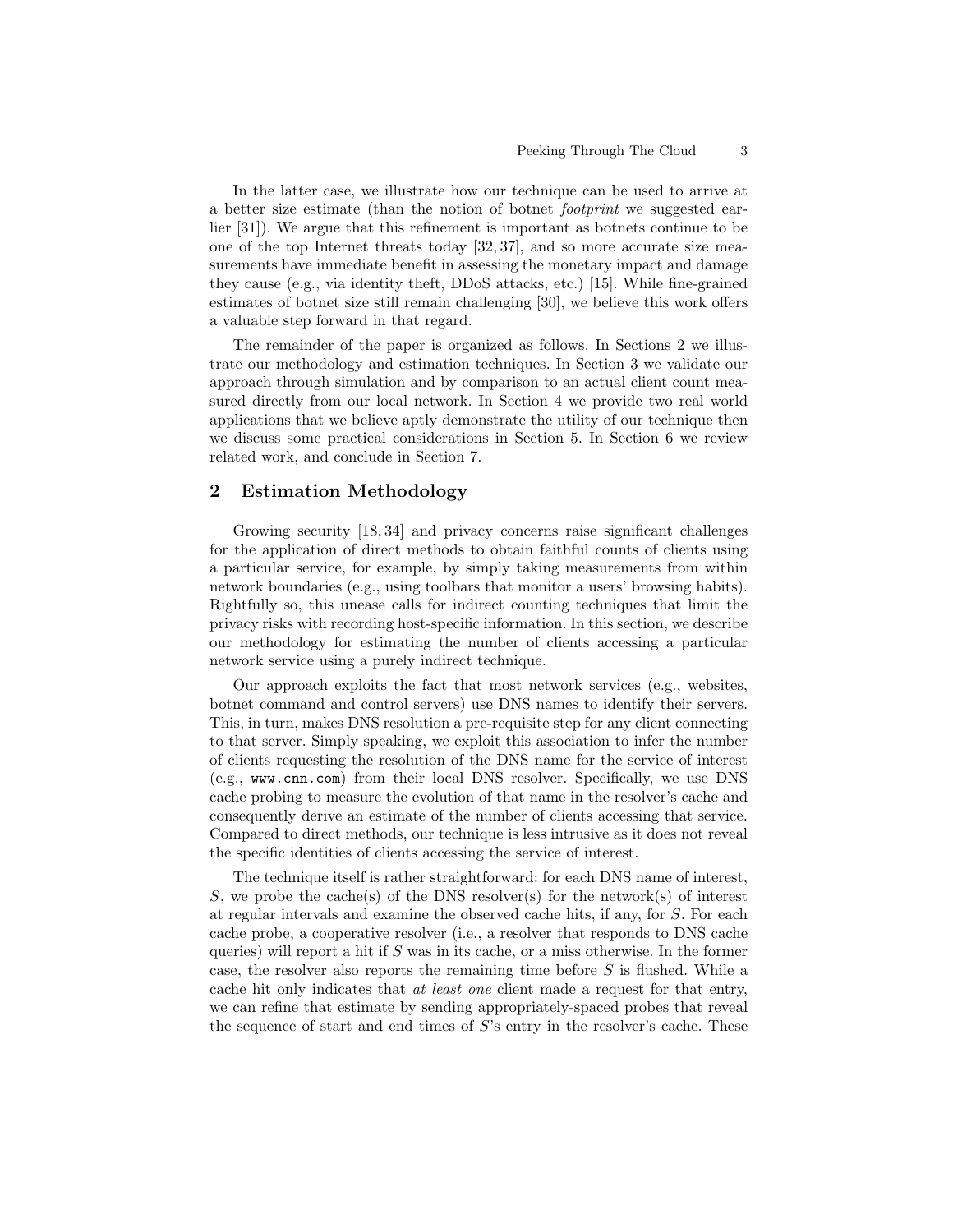times are a direct result of the combined queries from all clients that the resolver serves.

Figure 1 illustrates our estimation methodology. At a high level, one can envision the client population estimation as involving two processes: an input process representing the combined arrivals of DNS queries for the DNS entry S, from clients served by the same resolver, and an output process representing the refresh and expiry times of S that result from the input querying process. Our subsequent analysis relies on the simplifying assumption that the inter-arrival times of client requests in the input process can be modeled as a sequence of independent identically distributed random variables (IID's). Jung et al. [21] also used this assumption and showed that it does not introduce significant bias in the arrival model. We will return to this assumption, as well as the arrival model, in Section 2.2. Given this model, our goal is to estimate the number of clients n, requesting lookups for S from their common DNS resolver. We do so by estimating the aggregate DNS query rate  $\lambda$ , using the observed refresh and expiry times of the entry S from the output process. As we show later, the resulting estimate for  $\lambda$  leads to an estimate of the number of clients n. In what follows, we begin by describing our methodology for estimating the rate  $\lambda$  and then proceed to show how we can use this estimate to infer the number of clients n in Section 2.2.

## 2.1 Estimating the aggregate rate



Fig. 1. Illustration of the estimation methodology.

For a DNS entry  $S$ , with a time to live  $(TTL)$ , we estimate the aggregate rate  $\lambda$ , as follows: we probe the cache of the resolver of interest at a rate of one probe per  $TTL$ . As Figure 1 illustrates, the sequence of probes allows us to capture the start and end times of S in the resolver's cache. Recall that for a cache hit corresponding to a probe p at time  $T_p$ , the resolver returns the time  $T_l$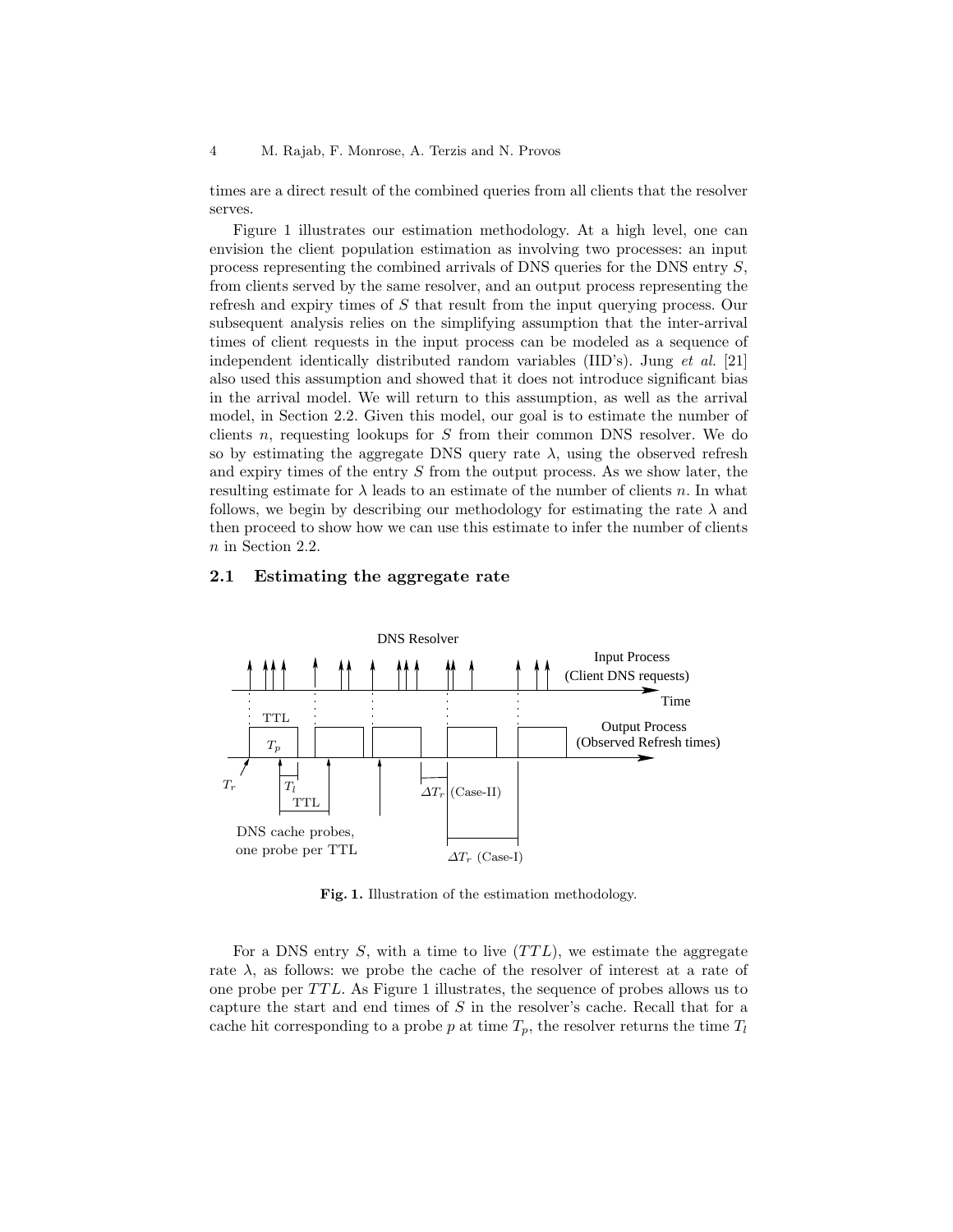until the cached entry expires. Given the  $TTL$  we can therefore infer the most recent start time (which we call the *refresh* time)  $T_r$ , as:

$$
T_r = T_p - (TTL - T_l) \tag{1}
$$

Then one way to estimate the average rate  $\lambda$ , is to compute the average time between consecutive refresh times  $T_{r_1}, T_{r_2},..., T_{r_R}$  (Case I in Figure 1) from a sufficient number of refresh events R. Let  $\Delta T_{r_i}$  be the time between consecutive refresh events of the entry S as observed from the output process,  $(\Delta T_{r_i} =$  $T_{r_i}-T_{r_{i-1}}$ ), then,

$$
\lambda \approx \frac{R}{\sum_{i=1}^{R} \Delta T_{r_i}} \tag{2}
$$

However, notice that this method is overly conservative since it assumes that no DNS queries arrive within the  $TTL$  of S in the resolver's cache. This is of course too restrictive and will lead to under-estimating the rate  $\lambda$ . Instead, we consider  $\Delta T_{r_i}$  as the time between the expiry of the entry until its next refresh time (Case II in Figure 1),

$$
\Delta T_{r_i} = T_{r_i} - T_{r_{i-1}} - TTL \tag{3}
$$

Notice that doing so makes the implicit assumption that the last DNS query in the input process took place slightly before the DNS entry expired. As we show later, this is not a significant issue and our technique still yields a fairly accurate estimate for practical TTL ranges.

Based on the newly calculated  $\Delta T_{r_i}$ , we use Equation 2 to calculate the estimated rate  $\lambda$  from a sufficient number of refresh events R. To determine the required number of samples  $R$ , we apply the results of the central limit theorem [33]. For an acceptable error e, and confidence  $z_{\alpha/2}$ , we can calculate the sample size accordingly (see Appendix A for the detailed derivation). Finally, with the estimated  $\lambda$  at hand, we can infer the number of clients as a function of  $\lambda$  and the individual client request rate  $\lambda_c$ . In the next section we discuss how we estimate both  $\lambda_c$  and n.

## 2.2 DNS Request Arrival Model

In order to estimate the number of clients  $n$ , we need some knowledge of the DNS request arrival model. We derive this model by studying the distribution of the inter-arrival times of incoming DNS requests to a particular resolver. Specifically, we use a large dataset of over 320 million NetFlow records collected at the edge of a large campus network during a 24-hour period on 7/15/2007. We use this dataset to study the arrival models for two popular domain names, namely, www.google.com and www.cnn.com with TTLs of 5 and 10 mins, respectively. Assuming that each HTTP connection is preceded by a DNS request, we deduce these models by extracting the inter-arrivals of the start times of flows originating from individual hosts and destined to each one of these domains. Jung et al. [21] used a similar approach in their study on the effectiveness of DNS caching. Figure 2 shows the distribution of the inter-arrival times of requests to each name.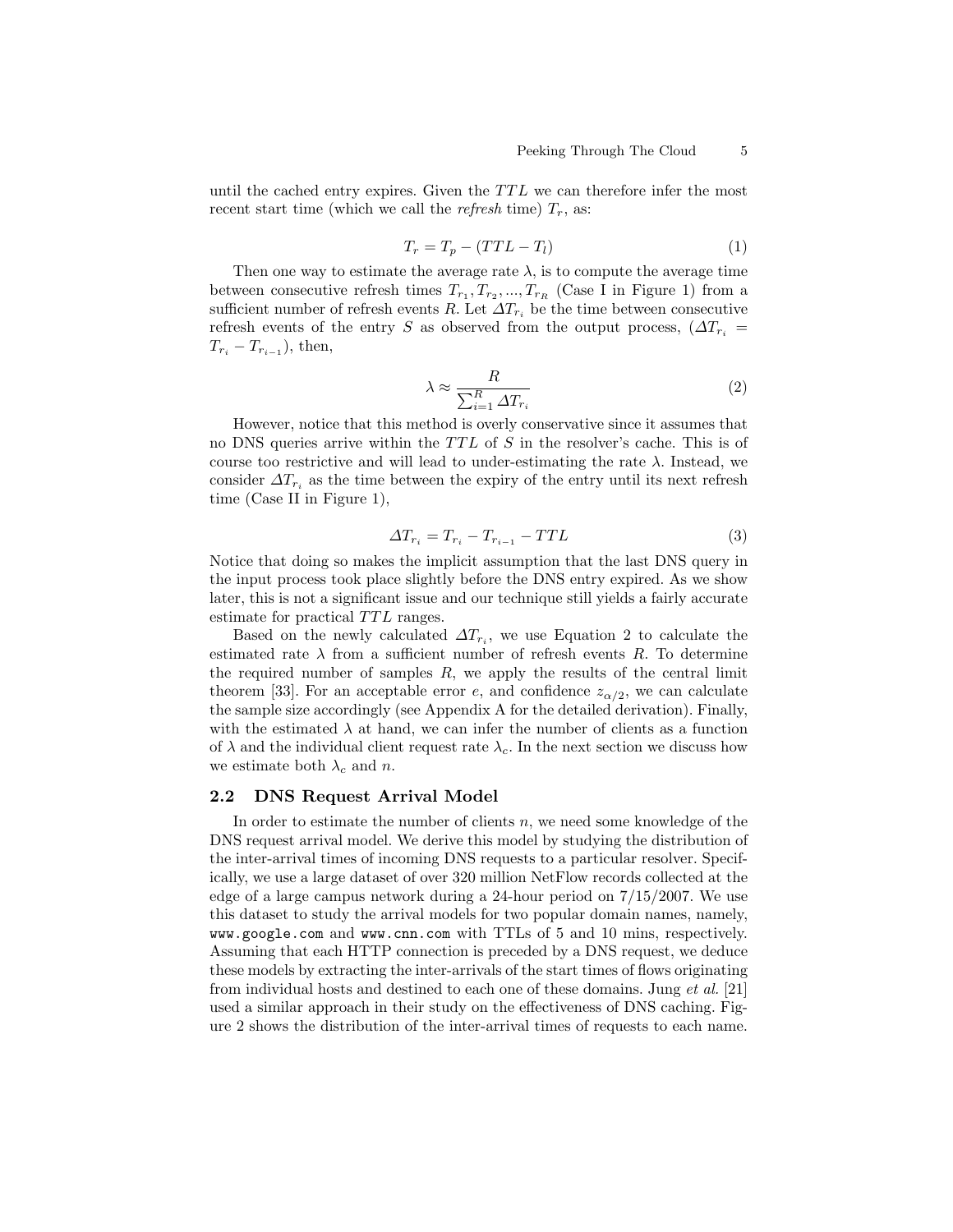As the graphs show, the incoming client DNS request arrivals can be reasonably modeled by exponential random variables with different rates  $\lambda_c$  (= 2.6) queries/hour for www.google.com and 0.78 queries/ hour for www.cnn.com).



(a) www.google.com ( $\lambda_c = 2.63$  queries/hour) (b) www.cnn.com ( $\lambda_c = 0.78$  queries/hour)

Fig. 2. Cumulative Distribution Function (CDF) of the incoming client request interarrivals.

Following the assumption from Section 2, the sequence of IID exponential inter-arrivals from n clients (each with an input rate of  $\lambda_c$ ) generates an output arrival process with Gamma distributed arrival times  $Gamma(n, \lambda)$ . Since n in our case is an integer value, then it follows from the gamma distribution [33] that the output process has exponentially distributed inter-arrivals with an aggregate mean rate of  $\lambda = n\lambda_c$ . We use this property to indirectly estimate n from the measured output process rate  $\lambda$ , where  $\lambda$  is estimated using R refresh events as illustrated in Section 2. Given  $\lambda$ , the expected number of clients, is  $\left(n = \frac{\lambda}{\lambda_c}\right)$ .

# 3 Validation

We first verify the accuracy of the proposed approach via simulation. Using the simulation parameters shown in Table 1, we evaluate the accuracy of our approach by measuring the estimation error of  $n$  for a wide combination of  $\lambda$  and TTL values. Figure 3 shows the estimation error. As the graph shows, our estimator is fairly accurate; the 95% confidence interval (i.e., within 2 standard deviations) of the mean estimation error remains within the bounds of the acceptable error set in the simulation.

# 3.1 In the Wild Evaluation

We further validate the effectiveness of our estimation technique by applying it to data collected from a real-world DNS probing experiment. In this experiment, we probe a local resolver serving a small department network for two popular DNS names, namely, www.google.com and www.cnn.com. For validation purposes, we enabled DNS logging on the local resolver so that all internal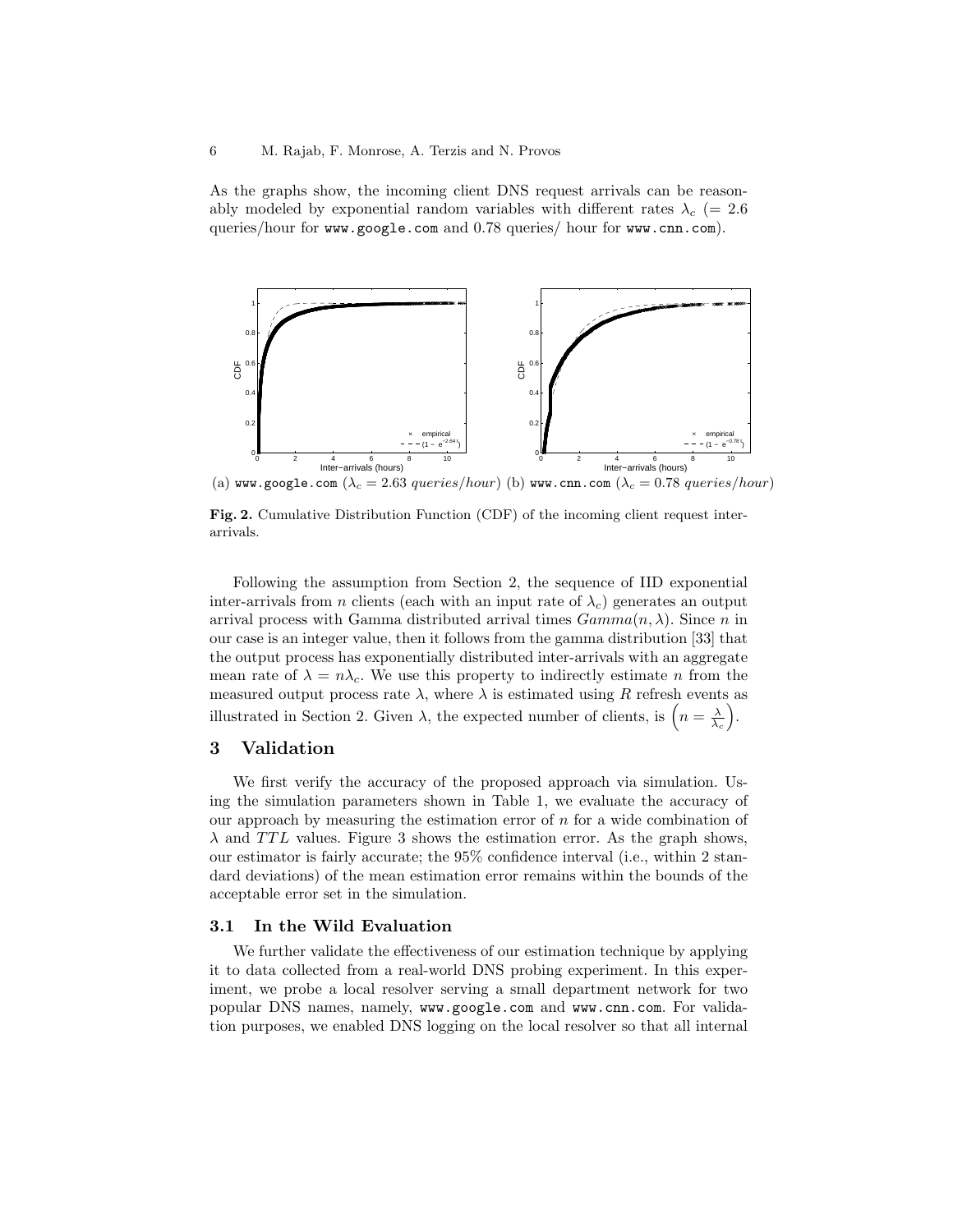| $ $ Acceptable estimation error $(e) 20\% $ |                   |  |
|---------------------------------------------|-------------------|--|
| Actual number of clients                    | $\vert 100 \vert$ |  |
| Confidence                                  | $ 95\% $          |  |
| Number of samples $(R)$                     | 100               |  |
| $T1 - 1 - 1 - 1 - 0$<br>-- - -- - -- -      |                   |  |

Table 1. Simulation parameters.



Fig. 3. Relative estimation error of the number of hosts  $n$  under different number of DNS queries per TTL  $(\lambda TTL)$ .

DNS queries issued for either one of those names were recorded. We then extract the unique sources making queries for each name and use their count as a validation baseline for our estimate. Table 2 shows the parameters used in our experiment as well as the estimation results. The client query arrival rate,  $\lambda_c$ , is chosen based on the campus-wide trace discussed in Section 2.2.

As the table shows, the estimates are fairly accurate. For example, the estimated aggregate rate  $\lambda$  for www.google.com, from our cache probing, is 240 queries/hour. Dividing this estimate by the client query rate,  $\lambda_c = 2.63$ query/hour estimated from the NetFlow dataset, yields an estimate of 93 clients accessed www.google.com. Similarly, our evaluation yields an estimate of 30 clients accessed www.cnn.com. Both estimates are within the bounds of the 20% error margin set in the experiment parameters. These results provide evidence on the viability of this estimation technique. We now turn to illustrate the flexibility of our approach through two important security applications: web-metering and botnet size measurement. We believe these two applications serve as good examples of the strength of our scheme.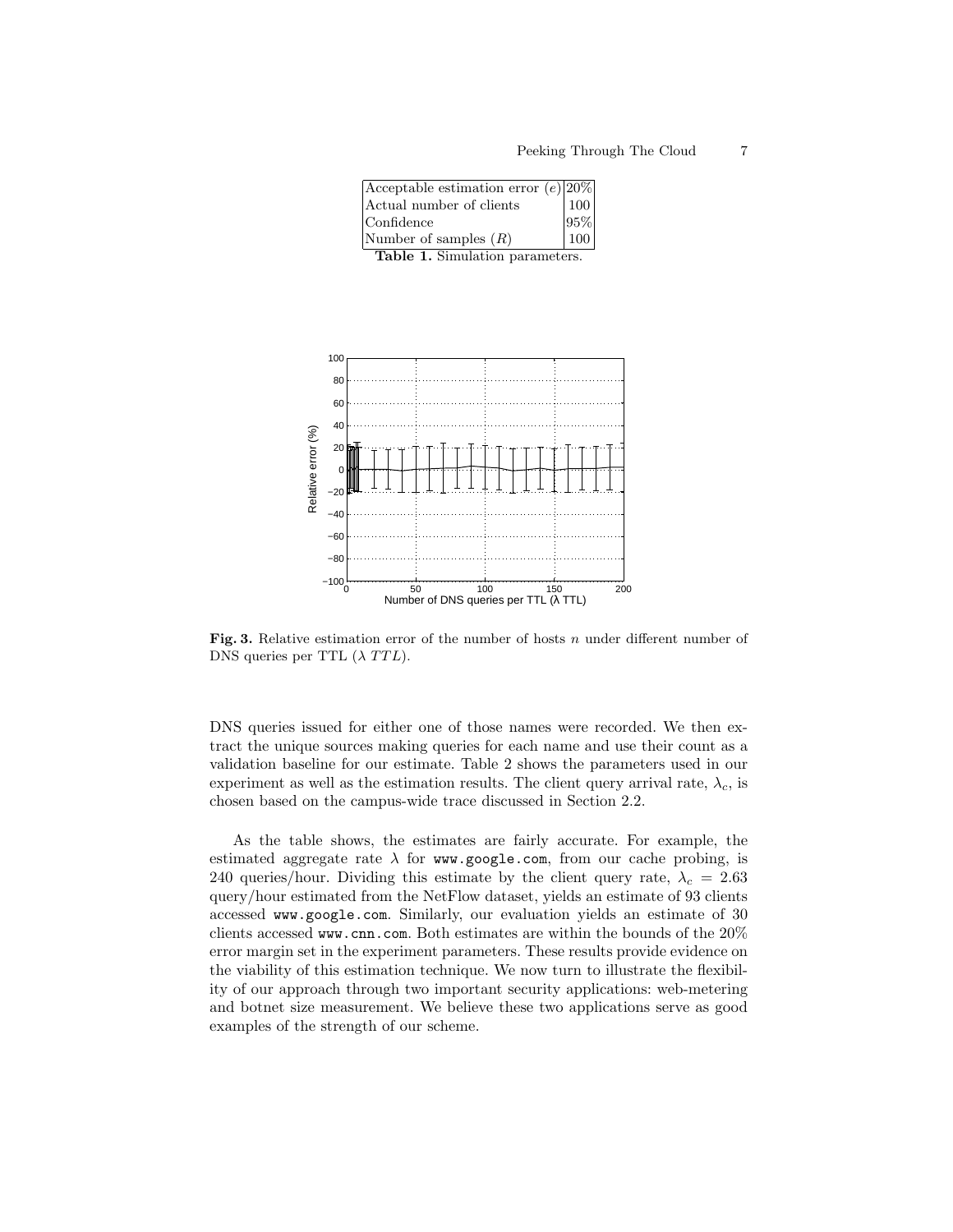#### 8 M. Rajab, F. Monrose, A. Terzis and N. Provos

|                                           | www.google.com     | www.cnn.com                                 |
|-------------------------------------------|--------------------|---------------------------------------------|
| <b>TTL</b>                                | 300 seconds        | 600 seconds                                 |
| Client mean query rate $(\lambda_c)$      | $2.63$ query/hour  | $0.78$ query/hour                           |
| Cache probing rate                        |                    | 1 query every 5 mins. 1 query every 10 mins |
| Number of samples (R)                     | 100                | 100                                         |
| Acceptable estimation error               | $20\%$             | $20\%$                                      |
| Actual number of clients $(n)$            | 104                | 26                                          |
| Estimated mean aggregate rate $(\lambda)$ | $240$ queries/hour | 23 queries/hour                             |
| Estimated number of clients $(\hat{n})$   | 93                 | 30                                          |

Table 2. DNS cache probing experiment, parameters and results.

## 4 Applications

# 4.1 Estimating Website Popularity

As mentioned earlier, web metering (or popularity ranking) plays an important economic role in today's Internet. Popularity rank, for instance, is a key factor in deciding the marketing potential of a website. In particular, the higher a site's popularity rank, the more advertisers are willing to bid for advertising space on that site. Not surprisingly, because of the strong correlation between website popularity and monetary benefits, techniques for rank inflation are not uncommon  $[1, 2, 12]$ , and so this problem has stirred much interest on the design of secure metering schemes (e.g., [16, 25]).

For the most part, web metering schemes attempt to address the problem of trust between advertisers and website owners by delegating the web metering task to a third party (e.g., Alexa [38], ComScore [20], NetRatings [26]) that monitors the interaction between clients and servers, and/or rely on cumbersome key agreement and distribution schemes [6, 16, 25]. In practice, the most wellknown ranking services offer ranking for websites based on the number of visits they receive. These visits are measured from data collected from millions of users who willingly install measurement agents (e.g., Alexa toolbars <sup>3</sup>) on their machines. However, clearly such techniques raise security [18, 34] and privacy concerns as they reveal user-specific traits to the ranking service. Furthermore, the resilience and accuracy of these techniques has been recently brought into question  $[1, 22]$ .

In what follows, we illustrate a simple, yet effective, web metering scheme that requires no client-side deployment. Additionally, our scheme is less intrusive as it does not breach individual users' privacy. The outcome of the proposed scheme is a list of website ranks measured from a completely different perspective. These ranks can be used as a stand-alone measure of the relative popularity of websites or to validate the results obtained from other ranking schemes.

Our technique is a direct application of our DNS-based estimation technique. That is, to measure the relative popularity rank for a set of websites,  $\beta$ , we periodically probe the caches of a selected set of resolvers,  $D$ , following the

 $3$  Whether or not these toolbars should be classified as "Spyware" seems to be a subject of much debate lately.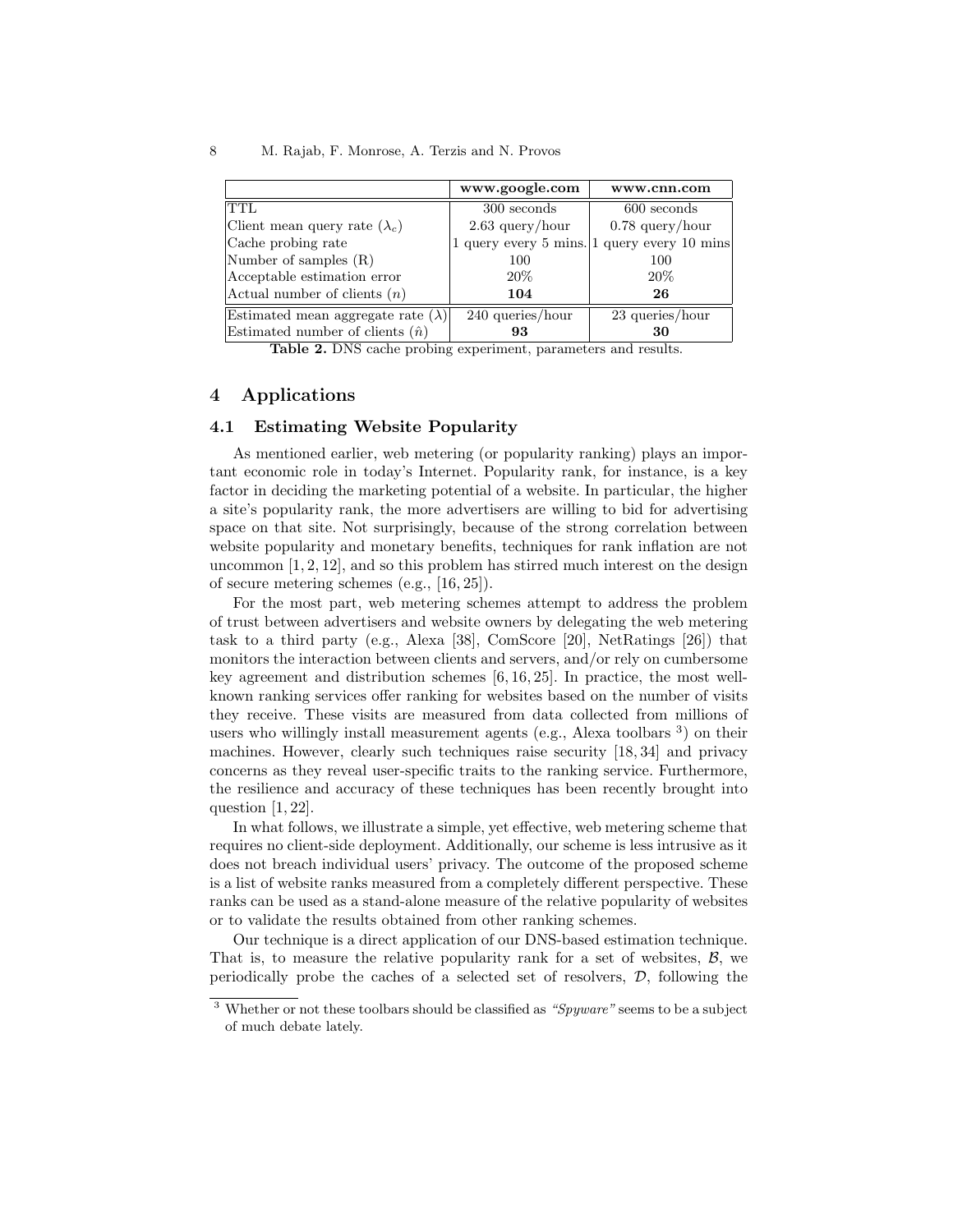aforementioned approach (i.e., one probe every  $TTL$  epoch). Then to determine the relative rank of a website we simply measure the rate  $\lambda$  (as illustrated in Section 2) from the output of the probing process for each resolver in  $\mathcal{D}$ . The final rank  $K$ , is then expressed in terms of the average time it takes the web-site entry to be refreshed in the resolver cache after its last expiry (i.e.,  $1/\lambda$ ) across all resolvers in D. Intuitively, DNS entries of websites with higher hit rates will be refreshed quicker than those with lower hit rates. To get the final website rank K we calculate the weighted average of the refresh times across all resolvers in  $\mathcal{D},$ 

$$
K = \sum_{i \in \mathcal{D}} \frac{W_i}{\lambda_i} \tag{4}
$$

where,  $W_i$  is the relative weight of each resolver in the final rank outcome. A number of criteria can be used to decide the relative weight for each resolver. For example, the weights can be decided based on the population demographics and target market of the advertising company, or from light-weight sampling of the IP-space (e.g., [9, 29]). In our case, we choose to apply a weight for each resolver based on the total client population served by that resolver. For simplicity, we infer this information from a dataset obtained from Google Inc. that contains a large list of resolvers and a coarse-grained estimate of the number of clients served by each resolver. For each resolver the weight  $W_i$  is then calculated as the number of clients served by resolver  $i$  divided by the total number of clients served by all resolvers in the sample D.



Fig. 4. DNS rank versus Alexa rank, for the top 100 websites according to Alexa ranking.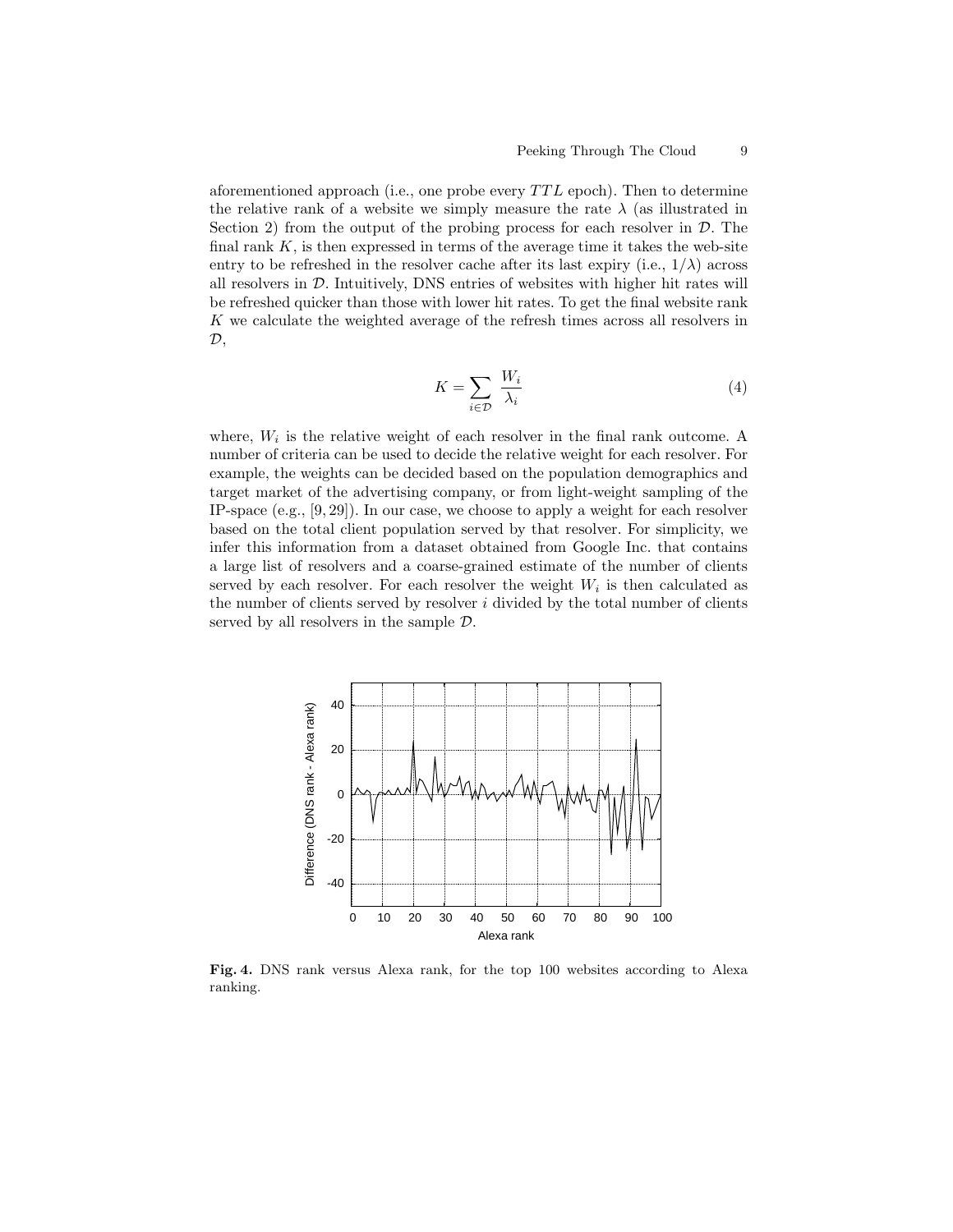Case Study. We apply the above methodology to measure the relative popularity of the top 100 web-sites according to the ranking of Alexa.com<sup>4</sup>. For our target resolvers, we use a large list of 1.6 million resolvers obtained by collecting the Name Server (NS) records of a large list of crawled web URLs [27]. The resolvers list is first sanitized to extract the "cooperative resolvers" (resolvers that respond correctly to external cache queries). The sanitization phase involves sending two consecutive DNS queries to each resolver for a known DNS record. The first is a recursive query that forces the DNS server to fully resolve the query. The second query is sent with the recursion flag turned off to elicit a local reply from the resolver's cache. We compare the replies for consistency and also verify that the value of the  $TTL$  field in the second response is smaller than the one in the first response. After sanitization, a total of 768,000 resolvers were cooperative. As our target resolvers, we choose a smaller sample of resolvers from the sanitized list. We denote this sample  $\mathcal{D}$ . Notice that there are several ways to choose the sample  $\mathcal{D}$ . In our case, we first map the resolvers in the large list of 768,000 resolvers to their respective countries using the IP2Location database [13]. Our resolvers mapped to 189 countries. From each country we randomly choose up to  $k$  (=3) resolvers to form our final target list  $\mathcal D$  of 495 resolvers<sup>5</sup>. We choose this particular methodology to serve our goal of ranking website according to their popularity from a global perspective. However, the selection criteria can be tuned to serve other ranking goals. For example, one could select all resolvers from a certain country to study web-site popularity with respect to users from that region. Investigating the selection of resolvers to serve such goals is outside the scope of this paper.

We probe each resolver in  $\mathcal D$  for the top 100 websites from Alexa following the above methodology. Then we estimate  $\lambda_i$  for each resolver based on a sample of 50 probes and compute the final rank for each name using Equation 4. Figure 4 shows a comparison between our ranks and those of Alexa. As the graph shows, while both rankings show comparable results (with an average rank difference of 4.5), in some cases the ranks differ significantly. A closer look into some of the differing ranks reveal that they refer mostly to websites that have a country specific domain (e.g., www.ebay.co.uk had a rank difference of 22). Recall that we select our target resolvers from all-over the globe, hence this discrepancy is likely a consequence of the resolver selection criteria. In some other cases (e.g., www.orkut.com which has a rank difference of 12), the reason for the discrepancy in ranking is unclear. While it is difficult to argue for or against the accuracy of either ranking (without a true baseline) these results highlight the benefit of having metrics from different perspectives. This is important as the multiple measures can reveal inconsistencies in some ranks, and can be used further to produce new, and hopefully more robust, ranks based on a combination of different measures.

<sup>4</sup> We use the top 100 Alexa global ranks that are based on traffic statistics as of September, 2007.

 $5$  For countries containing  $\leq 3$  resolvers we choose all the available resolvers.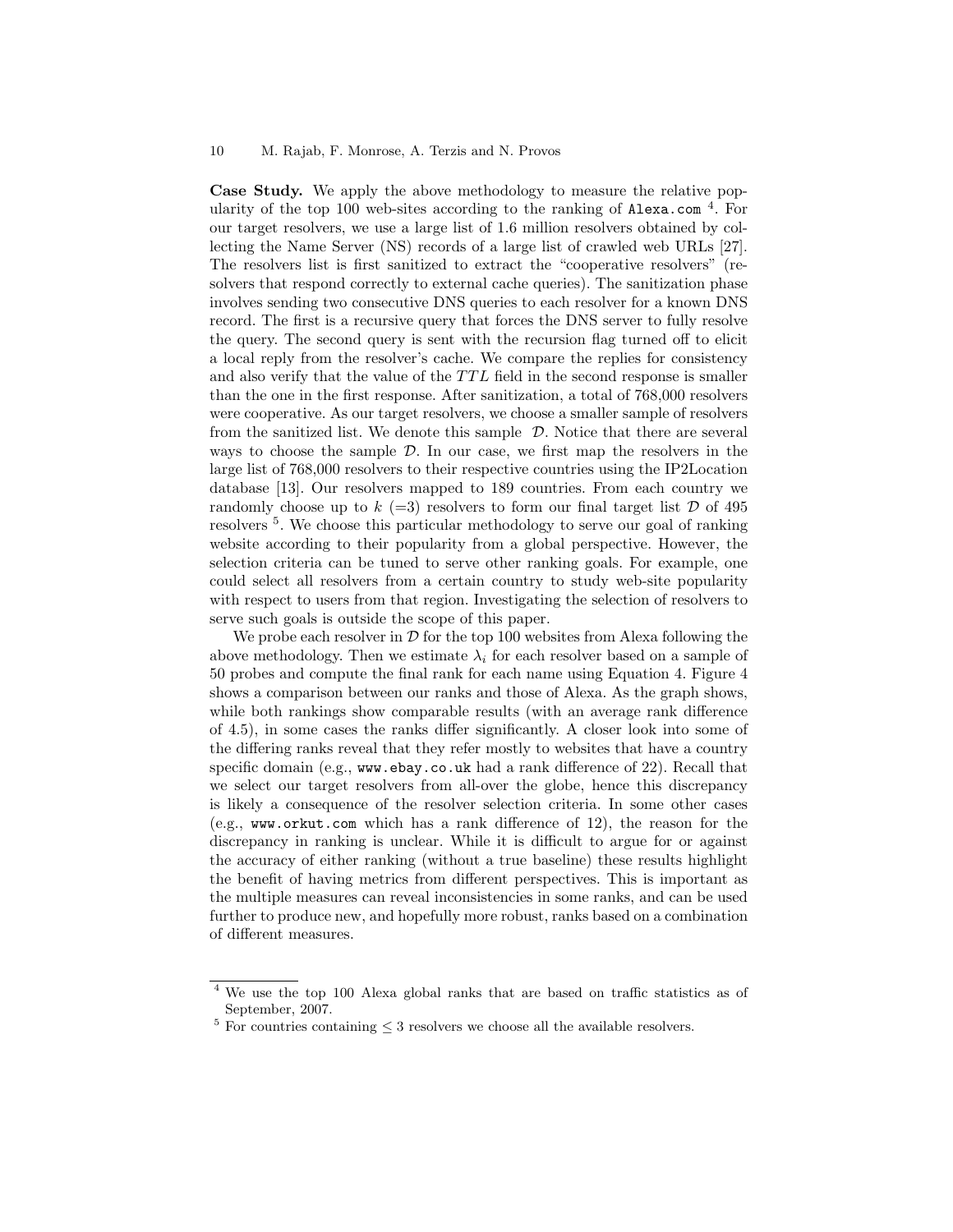#### Resilience to Fraudulent Inflation

Click fraud. Click fraud schemes [23] have the dual effect of inflating the number of "click-throughs" on the Ads posted on a website and increasing the popularity of the website as the number of hits increases. While click-fraud may directly affect the ranks produced by direct counting schemes (e.g., those of Alexa), its effect on our ranks is more limited. For one, only those clicks originating from hosts served by resolvers in our randomly chosen sample,  $\mathcal{D}$ , may influence the ranking. More importantly, to influence the outcome of the probing process, these clicks need to persist over a long period of time in order to significantly change the average refresh rate.

Direct manipulation attacks. In light of our technique, one might attempt to inflate the popularity of a website by polluting the caches of the resolvers that we probe. Cache pollution is possible if the resolver allows recursive external DNS queries. In this case, the attacker may send a sequence of synchronized DNS queries for the service name of interest—spaced by the  $TTL$ —so that the DNS entry is refreshed immediately after its expiry. Consequently, our probing process will falsely yield a high refresh rate for the target resolver. However, for this attack to be effective, the attacker must target enough resolvers from  $\mathcal D$  to influence the final website popularity rank. To mitigate such attacks, our sample of resolvers is selected at random, by region, and refreshed periodically, thereby making pollution attacks more difficult (though not infeasible) to perpetrate.

## 4.2 Estimating Botnet Size

Another compelling use of our technique is that of estimating the size of a botnet. Botnets are networks of compromised hosts, called bots, under the control of human operators, referred to as botmasters. Botnets are primarily used for various types of malicious activities, including denial of service attacks, click fraud [12], software piracy, and spam. While botnets have only recently attracted the attention of the research community, several works on the topic have already emerged  $([10, 11, 19, 28, 31])$ . In particular, several studies have attempted to address the specific question of botnet size and the subtleties involved in size estimates. For example, Dagon et al. used DNS redirection to divert bot connections to a darknet in order to directly count the number of bots [11]. While effective, their approach requires coordination with DNS authorities in order to perform the redirection. Other studies used botnet infiltration to directly count the number of bot ID's observed on the botnet command and control channel [17, 31]. Unfortunately, botmasters are increasingly suppressing bot information on the command and control channel, thereby hindering the effectiveness of these techniques.

As a remedy, we proposed [31] a technique for estimating botnet sizes using DNS cache probing. Similar to this work, botnet sizes were measured by probing the caches of a large set of DNS resolvers for the DNS name of the botnet server. The total number of DNS resolvers returning a cache hit for the name in question provided a botnet's so-called "DNS footprint". However, this footprint is, at best,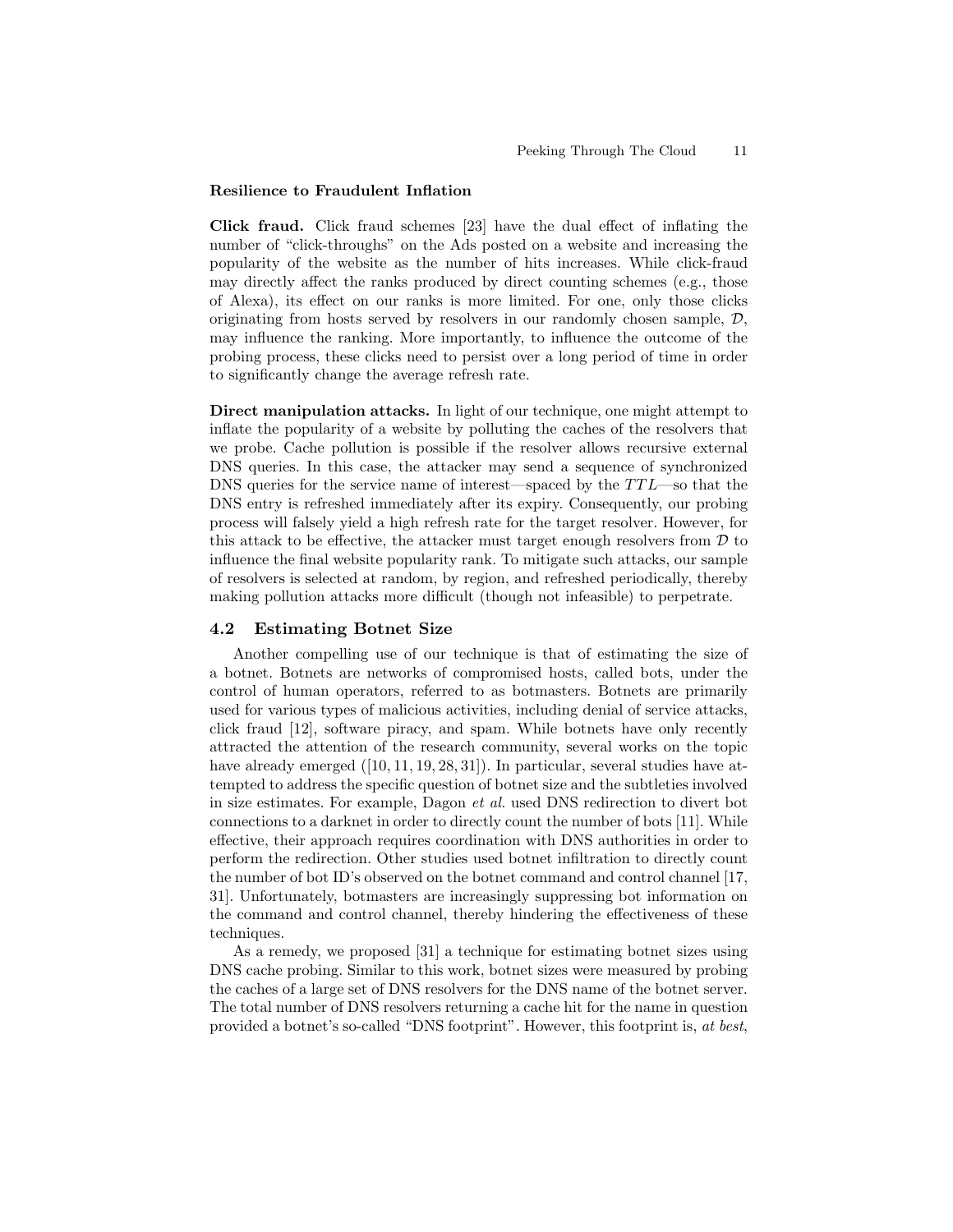#### 12 M. Rajab, F. Monrose, A. Terzis and N. Provos

a lower bound of the true infection size because that approach does not provide any indication on how many infected bots reside behind a domain where a hit was returned.



Fig. 5. CDF of Individual bot join inter-arrival times (based on data from 470 botnets).

In what follows, we illustrate how one can use the approach suggested in this paper to provide a better estimate of a botnet's population. To do so, we first examine the distribution of bot request inter-arrivals. We derive this distribution by studying the bot<sup>6</sup> join times extracted from a dataset containing the activity logs of 470 infiltrated IRC botnets [31]. Figure 5 shows the distribution of bot join inter-arrival times over a period of more than 9 months. As the graph shows, bot inter-arrival times can be approximated by an exponential distribution with an average rate of  $\lambda_c = 0.156$  (i.e., an average of one connection every 6.4 hours).

Given knowledge of the distribution of bot request inter-arrivals, we now apply our estimation technique. In order to have a baseline for validation, we only choose botnets whose member counts are sufficiently large and can be calculated directly from the IRC traces. This yields two botnets, with member counts of 12,700 and 10,690 respectively. As our target resolvers, we use the large list of 768,000 cooperative resolvers from Section 4.1. Following the methodology from Section 2, for each resolver, we send a sequence of cache probes spaced by the TTL for the botnet server name in question then we estimate the botnet population by calculating the sum of the estimated number of bots  $n$  served by

<sup>&</sup>lt;sup>6</sup> In our analysis we assume that a bot IP address is a sufficient measure of bot uniqueness. To account for the effect of DHCP we only consider join inter-arrivals that are  $\leq$  24 hours. We also exclude bot joins resulting from clone attacks as well as any join with no associated quit message.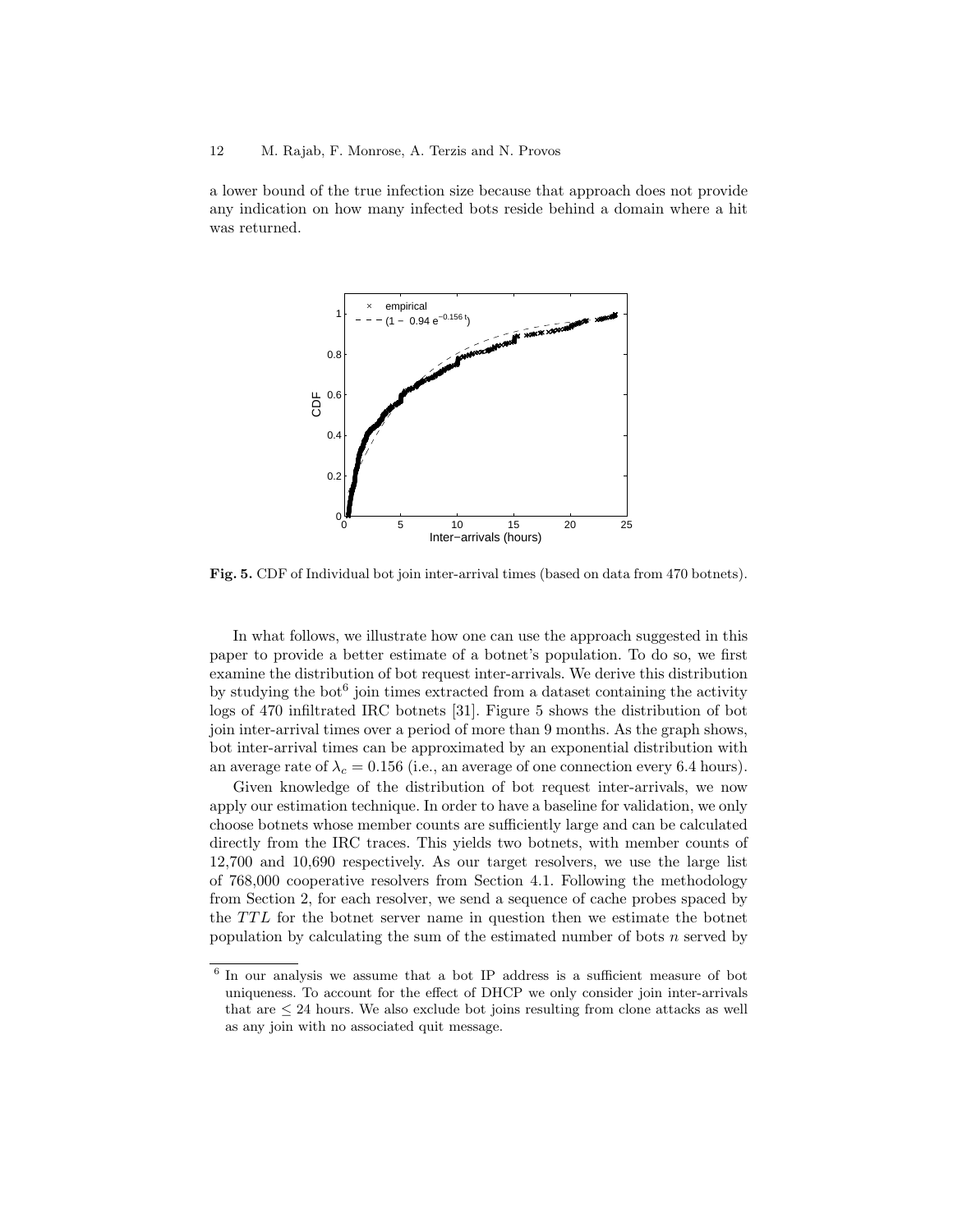|                                      | Botnet I           | Botnet II                                   |
|--------------------------------------|--------------------|---------------------------------------------|
| <b>TTL</b>                           | $15 \text{ mins}$  | 30 mins                                     |
| Client mean query rate $(\lambda)$   | $0.156$ query/hour | $0.156$ query/hour                          |
| Cache probing rate                   |                    | query every 15 mins. 1 query every 30 mins. |
| Number of DNS resolvers              | 768,000            | 768,000                                     |
| Number of samples $(R)$ per resolver | 100                | 100                                         |
| Population size (from IRC logs)      | 12,700             | 10,690                                      |
| Measured DNS footprint               | 1,700              | 1,452                                       |
| Estimated population<br>_ _ _        | 8,400              | 6,350                                       |

each resolver. Table 3 summarizes the parameters of the probing experiment and the results of our estimation.

Table 3. DNS cache probing experiment, estimating botnet sizes.

The probing experiment shows that the botnets in question have DNS footprints [31] of 1,700 and 1,452, respectively. For each resolver in the footprint, we extracted all refresh times for both botnet server names. We then applied our estimator from Section 2 to derive the size of the infected population of each botnet. Our estimation results show that the sizes of the infected population were about 8,500 and 6,350 bots, respectively. Clearly, the population estimates derived from our analysis are much closer to the actual population sizes compared to the more coarse-grained DNS footprints — that imply sizes of only 1,700 and 1,452 bots, respectively. That is equivalent to more than a three fold improvement in accuracy over the DNS footprint estimate.

The observant reader would note that the error margin from the actual bot count is larger than that in Section 3. The degradation in accuracy is due to the fact that our list of target DNS resolvers only covers a subset of all DNS resolvers in the Internet. Hence, a more comprehensive list of servers would enhance the estimation accuracy. Additionally, botnet size instability (be it due to bot migration or churn [31]) also contributes to this effect. Nonetheless, we believe our result shows the utility of this estimation technique in assessing a botnet's size when it is not possible to make such measurements directly even after the botnet has been infiltrated.

# 5 Practical Considerations

Notice that our probing mechanism requires cooperative resolvers that respond correctly to external cache probes. The sanitization step in Section 4.1 showed that roughly half of the resolvers in our list did not respond to external cache queries. While this is not a hindrance for some applications (e.g., for web-metering we only require a small sample of resolvers), having a large set of resolvers will improve the accuracy of other applications (e.g., botnet size estimation). An alternative probing model that can overcome this limitation would be to deploy a set of distributed DNS probing sensors inside the boundaries of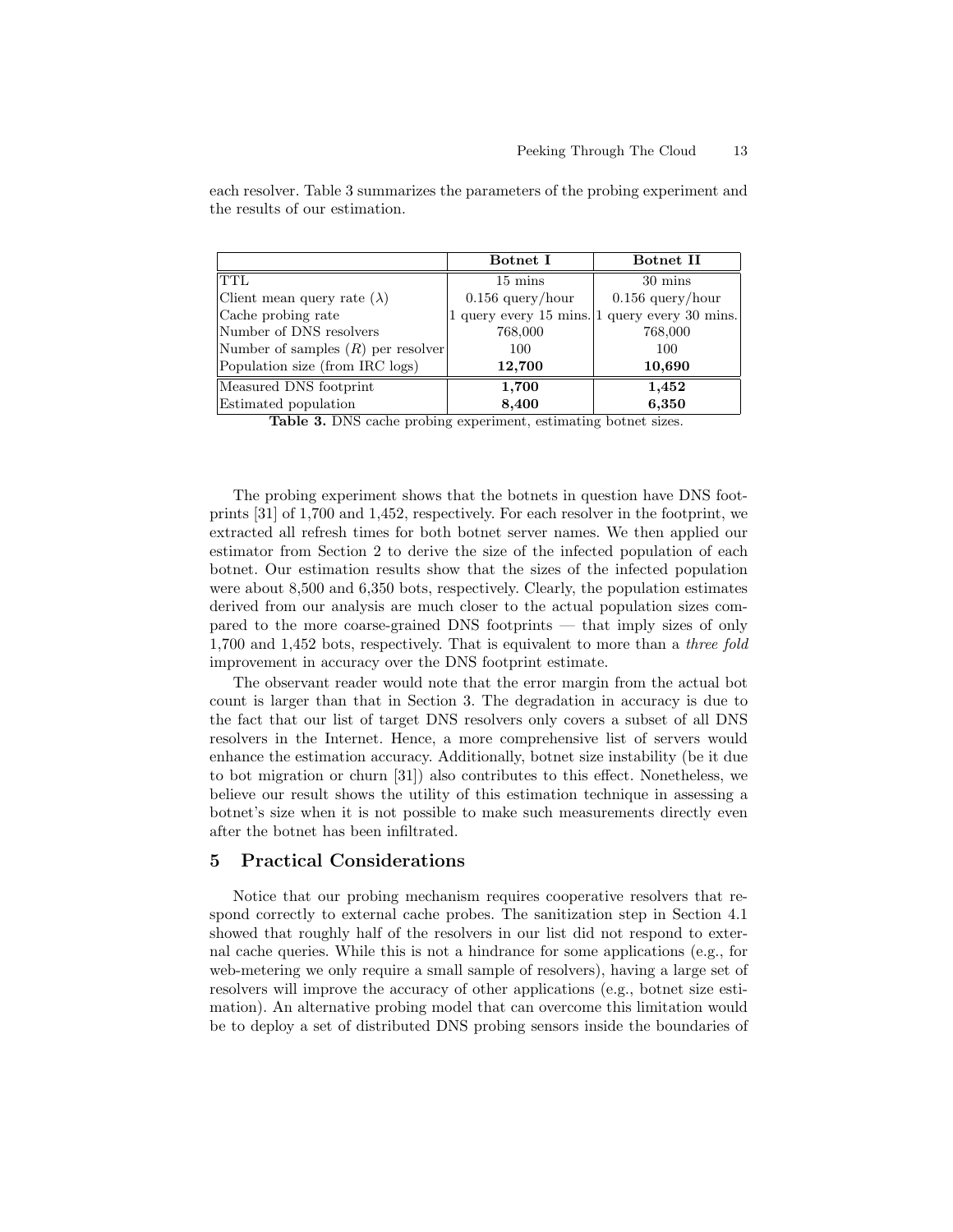large networks (e.g., within the boundaries of ISPs). The internal sensors will be able to query the caches of their respective resolvers and give an estimate for the client density in the same network.

Another noteworthy point of discussion is the practical impact of the  $TTL$ interval. Our analysis shows that the change in the  $TTL$  interval length does not significantly affect the accuracy of our estimator. However, in practice, the value of the TTL has an impact on the estimation speed and the overhead associated with the probing process. Recall that we probe each DNS name at a rate of one query per TTL. For large TTL values (e.g., on the order of one day), our probing scheme will require a long time to collect enough samples in order to reliably estimate  $\lambda$ . Luckily, major websites mostly use short TTL values for the purposes of load balancing [35]. Figure 6 illustrates the distribution of the  $TTL$  length for the top 100 websites in Alexa's ranking. As the graph shows, the majority of the TTLs are relatively short (about 85% of the TTLs are less than one hour). Likewise, our ealier work showed that a significant portion of the DNS names used by botmasters have short TTLs [31]. In many cases, these DNS names are served by dynamic DNS providers that intentionally use shorter TTLs to accommodate for frequent IP address changes of the subscribing servers. Finally, we note that one way to accommodate for large TTLs is to compute a running estimate of  $\lambda$  and keep updating the estimate as more samples are collected.



Fig. 6. CDF of the  $TTL$  intervals for the top 100 websites according to Alexa. The majority of websites use short TTLs with about 85% of the TTLs being less than one hour.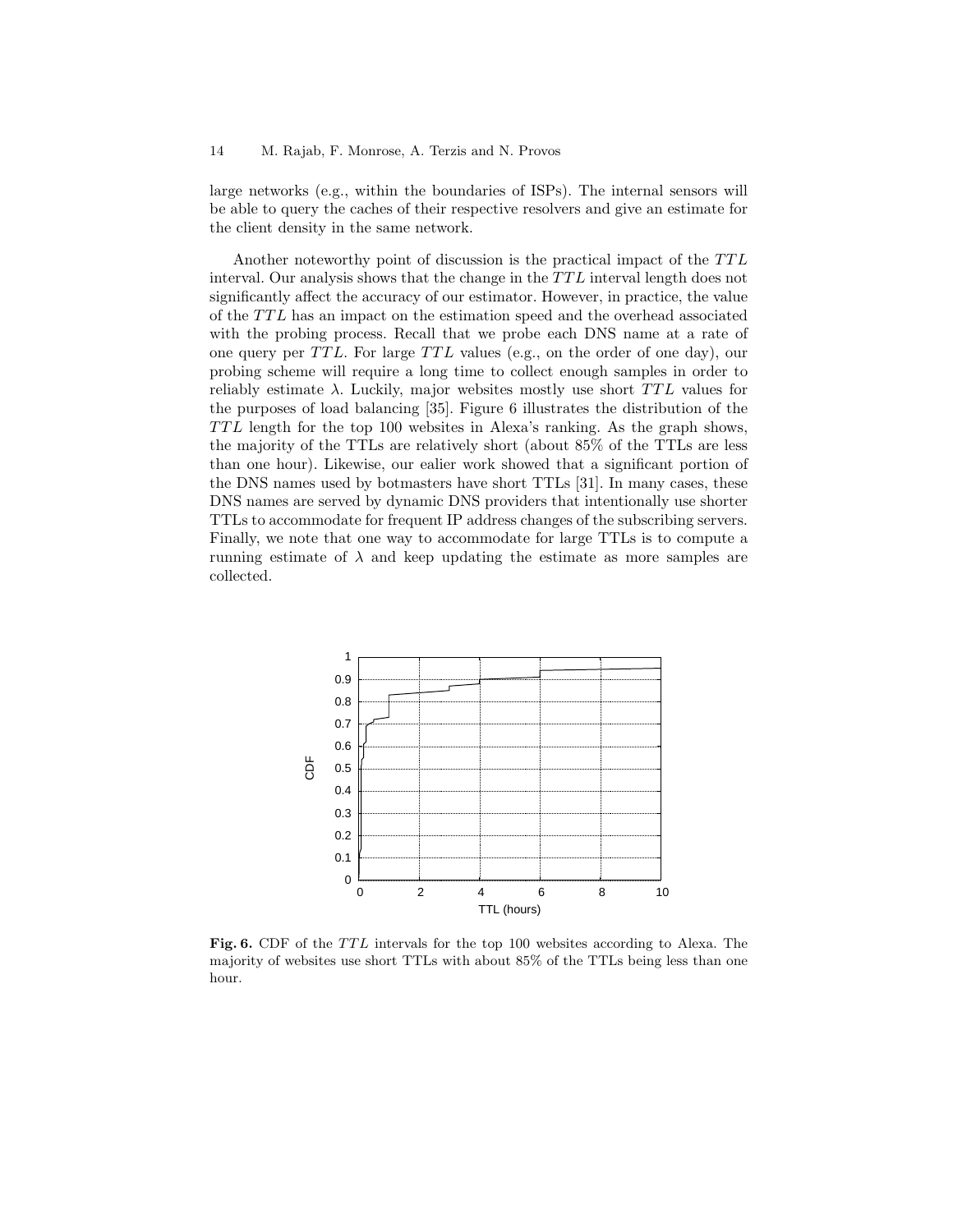## 6 Other Related Work

The general problem of inferring the size of various client populations on the Internet has received considerable attention over the last few years. For the most part, the proposed techniques share the characteristic of attempting to estimate the size of a population in the absence of information from within the networks' edge. Generally speaking, these techniques differ in the inference mechanisms they use to derive the different population estimates. Additionally, each scheme is normally tailored to meet a specific goal for a specific context.

For example, Bellovin proposed a technique for estimating the number of hosts behind a Network Address Translation (NAT) device [4]. His technique is based on observing the evolution of the value of the identity field in the outgoing IP datagrams. More recently, Casado et al. used the number of scans received by strategically placed darknets to infer the percentage of Code Red II-infected hosts that resided behind NAT devices [8]. Additionally, Casado and Friedman proposed techniques based on active web content to estimate the number of hosts located behind a large number of NAT devices and web proxy servers [7]. Our work is different both in scope and technique. In our case, the goal is to estimate the density of clients accessing the same Internet service using DNS cache probing.

The strength of our approach is demonstrated by its utility for a wide range of applications, two of which are presented in Section 4. The web-metering problem has been the subject of a number of earlier research proposals  $(e,q, [6, 16,$ 25]). At a high level, these schemes use cryptographic primitives to design webmetering schemes that are resilient to click inflation attacks  $(e,q, [1, 2, 12])$ . These approaches, however, are resource intensive and require sophisticated key agreement and key distribution schemes. By contrast, our scheme is relatively straightforward and requires no client side deployment.

Population estimation techniques have also been used to estimate the size of infections caused by malware spreading. For example, Dagon et al. used DNS redirection to measure the number of hosts connecting to IRC servers associated with botnet C&C channels [11]. More recently, we used both direct and indirect methods to better understand the spread of botnets in the wild, and how to characterize their behavior [30, 31]. While these later works also use DNS probes, they are different from the approach in this paper in an important way: specifically, while our earlier work provides a course-grain estimate, we refine that approach to provide a technique for estimating (with reasonable approximation error) the number of infected hosts within these domains.

# 7 Conclusion

In this paper, we provide a new technique for estimating an important class of Internet demographics, specifically, the client population density of a given service. We demonstrate the utility of our approach through two applications that we argue are of much interest to the security and network community at large: verifying the popularity rank of a website and estimating the size of a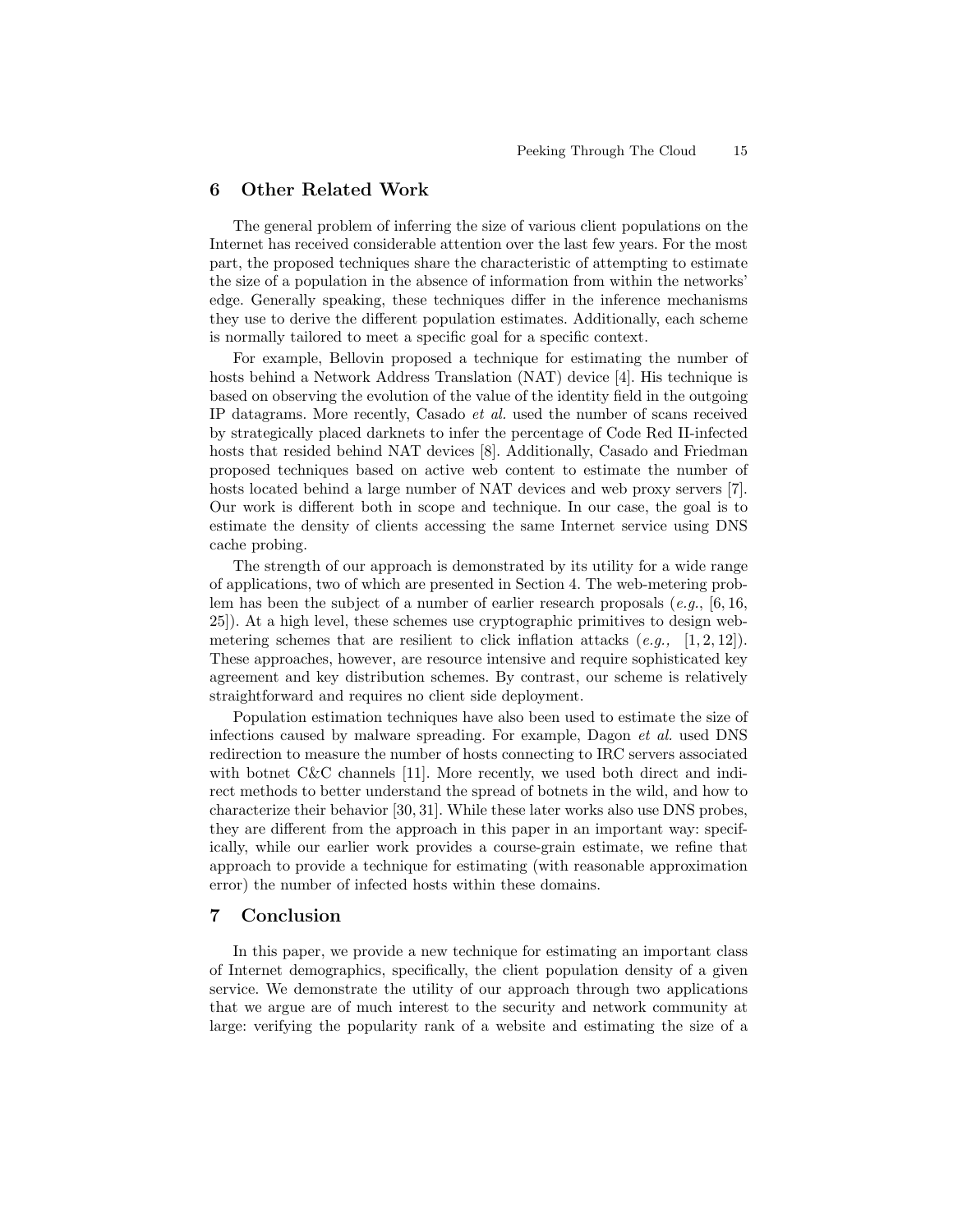botnet infection. Compared to earlier techniques, our popularity ranking scheme is easier to deploy, offers increased resilience to fraudulent manipulation, and is less intrusive as it does not reveal user-specific traits to the ranking service. In the second case, we provide a refined technique for estimating botnet size. We argue that since the issue of size plays an important role in assessing the monetary cost and damage caused by botnets, improvements in accuracy in estimating their size is of immediate benefit. In short, our approach yields a three-fold improvement in accuracy compared to the best previously known technique. We believe these results aptly demonstrate the utility of our approach.

### Acknowledgments

This work is supported in part by National Science Foundation grant CNS-0627611. We thank Angelos Keromytis, Sal Stolfo, Angelos Stavrou and Joel Rosenblatt for providing access to the anonymized NetFlow records used in our analysis. We also extend our gratitude to the reviewers for their insightful comments and feedback.

# References

- 1. 20 Quick Ways to Increase Your Alexa Rank. See http://www.doshdosh.com/ 20-quick-ways-to-increase-your-alexa-rank, 2007.
- 2. Vinod Anupam, Alain Mayer, Kobbi Nissim, Benny Pinkas, and Michael K. Reiter. On the security of pay-per-click and other web advertising schemes. In WWW '99: Proceeding of the eighth international conference on World Wide Web, pages 1091– 1100, New York, NY, USA, 1999. Elsevier North-Holland, Inc.
- 3. Michael Bailey, Evan Cooke, Farnam Jahanian, Jose Nazario, and David Watson. Internet motion sensor: A distributed blackhole monitoring system. In Proceedings of the ISOC Network and Distributed System Security Symposium (NDSS), 2005.
- 4. Steven M. Bellovin. A Technique for Counting NATted Hosts. In Proceedings of the 2nd ACM SIGCOMM Workshop on Internet measurment (IMW), pages 267–272, 2002.
- 5. John Bethencourt, Jason Franklin, , and Mary Vernon. Mapping Internet Sensors with Probe Response Attacks. In *Proceedings of the*  $14^{th}$  USENIX Security Symposium, pages 193–212, August 2005.
- 6. Carlo Blundo and Stelvio Cimato. Sawm: a tool for secure and authenticated web metering. In SEKE '02: Proceedings of the 14th international conference on Software engineering and knowledge engineering, pages 641–648, New York, NY, USA, 2002. ACM Press.
- 7. Martin Casado and Michael Freedman. Peering through the shroud: The effect of edge opacity on IP-based client authentication. In *Proceedings of*  $4^{th}$  USENIX Symposium on Networked Systems Design and Implementation (NDSI), April 2007.
- 8. Martin Casado, Tal Garfinkel, Weidong Cui, Vern Paxson, and Stefan Savage. Opportunistic Measurement: Extracting Insight from Spurious Traffic. In Proceedings of the 4<sup>th</sup> ACM Workshop on Hot Topics in Networks (HotNets-IV), College Park, MD, November 2005.
- 9. Zesheng Chen and Chuanyi Ji. A Self-Learning Worm Using Importance Scanning. In Proceedings of ACM Workshop On Rapid Malcode (WORM), November 2005.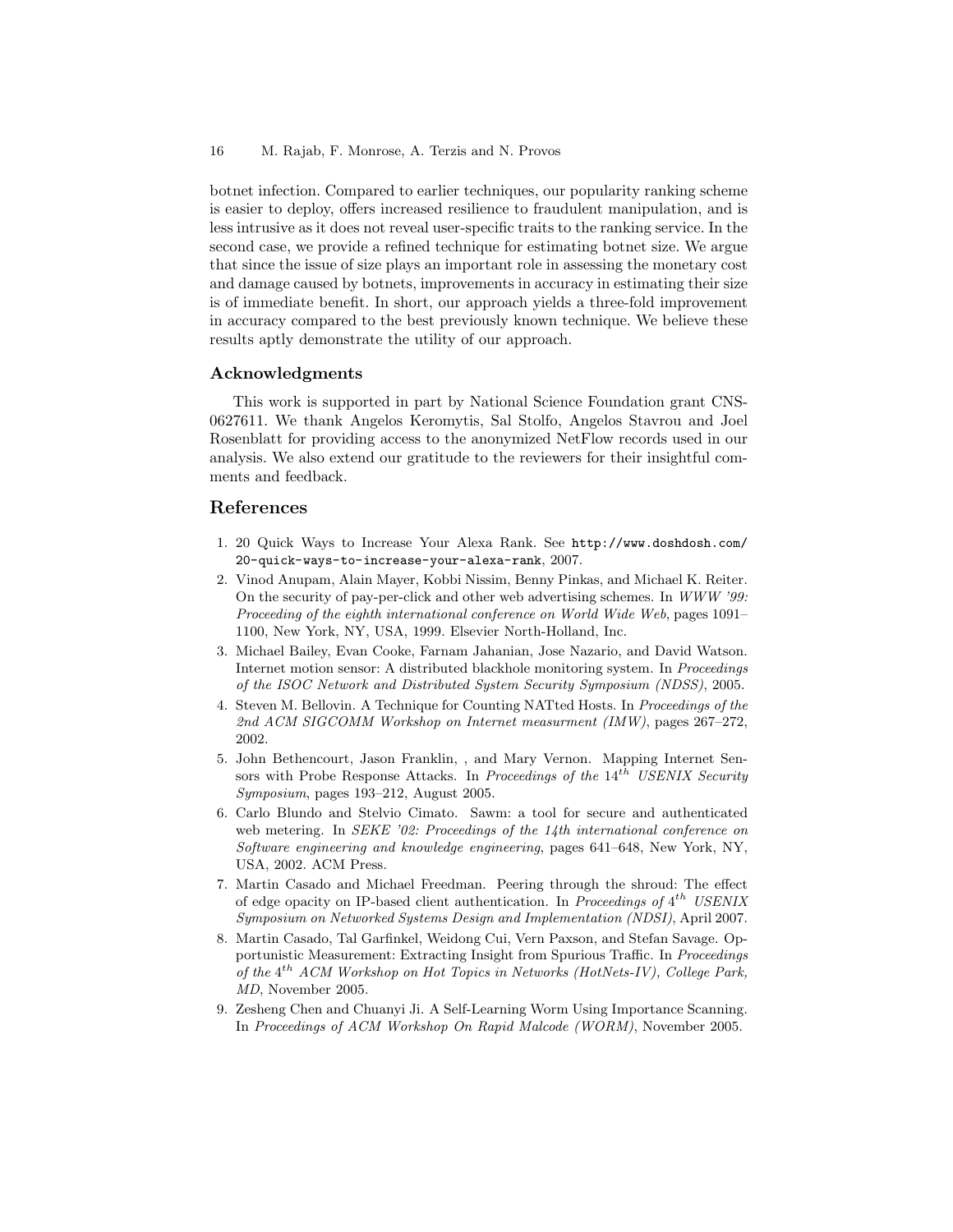- 10. Evan Cooke, Farnam Jahanian, and Danny McPherson. The Zombie Roundup: Understanding, Detecting, and Disturbing Botnets. In Proceedings of the first Workshop on Steps to Reducing Unwanted Traffic on the Internet, July 2005.
- 11. David Dagon, Cliff Zou, and Wenke Lee. Modeling Botnet Propagation Using Time Zones. In Proceedings of the  $13^{th}$  Network and Distributed System Security Symposium NDSS, February 2006.
- 12. Neil Daswani, Michael Stoppelman, the Google Click Quality, and Security Teams. The Anatomy of Clickbot.A. In Proceedings of the first USENIX workshop on hot topics in Botnets (HotBots'07)., April 2007.
- 13. IP2Location Database. See http://www.ip2location.com/.
- 14. DNS Cache Snooping or Snooping the Cache for Fun and Profit. Available at http://www.sysvalue.com/papers/DNS-Cache-Snooping/files/ DNS Cache Snooping 1.1.pdf.
- 15. Jason Franklin, Vern Paxson, Adrian Perrig, and Stefan Savage. An inquiry into the nature and causes of the wealth of internet miscreants. In CCS '07: Proceedings of the 14th ACM conference on Computer and communications security, pages 375– 388, New York, NY, USA, 2007. ACM.
- 16. Matthew K. Franklin and Dahlia Malkhi. Auditable metering with lightweight security. In Financial Cryptography, pages 151-160, 1997.
- 17. Felix Freiling, Thorsten Holz, and Georg Wicherski. Botnet Tracking: Exploring a root-cause methodology to prevent denial-of-service attaks. In Proceedings of  $10^{th}$ European Symposium on Research in Computer Security, ESORICS, September 2005.
- 18. Exploiting the Google toolbar. GreyMagic Security Advisory. See http://www. greymagic.com/security/advisories/gm001-mc/.
- 19. Guofei Gu, Phillip Porras, Vinod Yegneswaran, Martin Fong, and Wenke Lee. BotHunter: Detecting Malware Infection Through IDS-Driven Dialog Correlation. In Proceedings of the  $16^{th}$  USENIX Security Symposium., pages 167-182, August 2007.
- 20. ComScore Inc. See http://www.comscore.com.
- 21. Jaeyeon Jung, Arther Burger, and Hari Balakrishnan. Modeling TTL-based Internet Caches. In Proceedings of IEEE INFOCOMM, 2003.
- 22. How Many Site Hits? Depends on Who's Counting. New York Times article. Louis Story. See http://www.nytimes.com/2007/10/22/technology/22click. html? r=3&pagewanted=1&ref=technology&oref=slogin, 2007.
- 23. Ahmed Metwally, Divyakant Agrawal, Amr El Abbad, and Qi Zheng. On hit inflation techniques and detection in streams of web advertising networks. In ICDCS '07: Proceedings of the 27th International Conference on Distributed Computing Systems, page 52, Washington, DC, USA, 2007. IEEE Computer Society.
- 24. David Moore. Network Telescopes: Observing Small or Distant Security Events. In  $11^{th}$  USENIX Security Symposium, Invited Talk, August 2002.
- 25. Moni Naor and Benny Pinkas. Secure and efficient metering. Lecture Notes in Computer Science, 1403:576–591, 1998.
- 26. Nielsen/NetRatings. See http://www.nielsen-netrating.com.
- 27. Alexandros Ntoulas, Junghoo Cho, and Christopher Olston. What's New on the Web? The Evolution of the Web from a Search Engine Perspective. In Proceedings of the  $13^{th}$  International World Wide Web (WWW) Conference, pages 1–12, 2004.
- 28. Honeynet Project and Research Alliance. Know your enemy: Tracking Botnets, March 2005. See http://www.honeynet.org/papers/bots/.